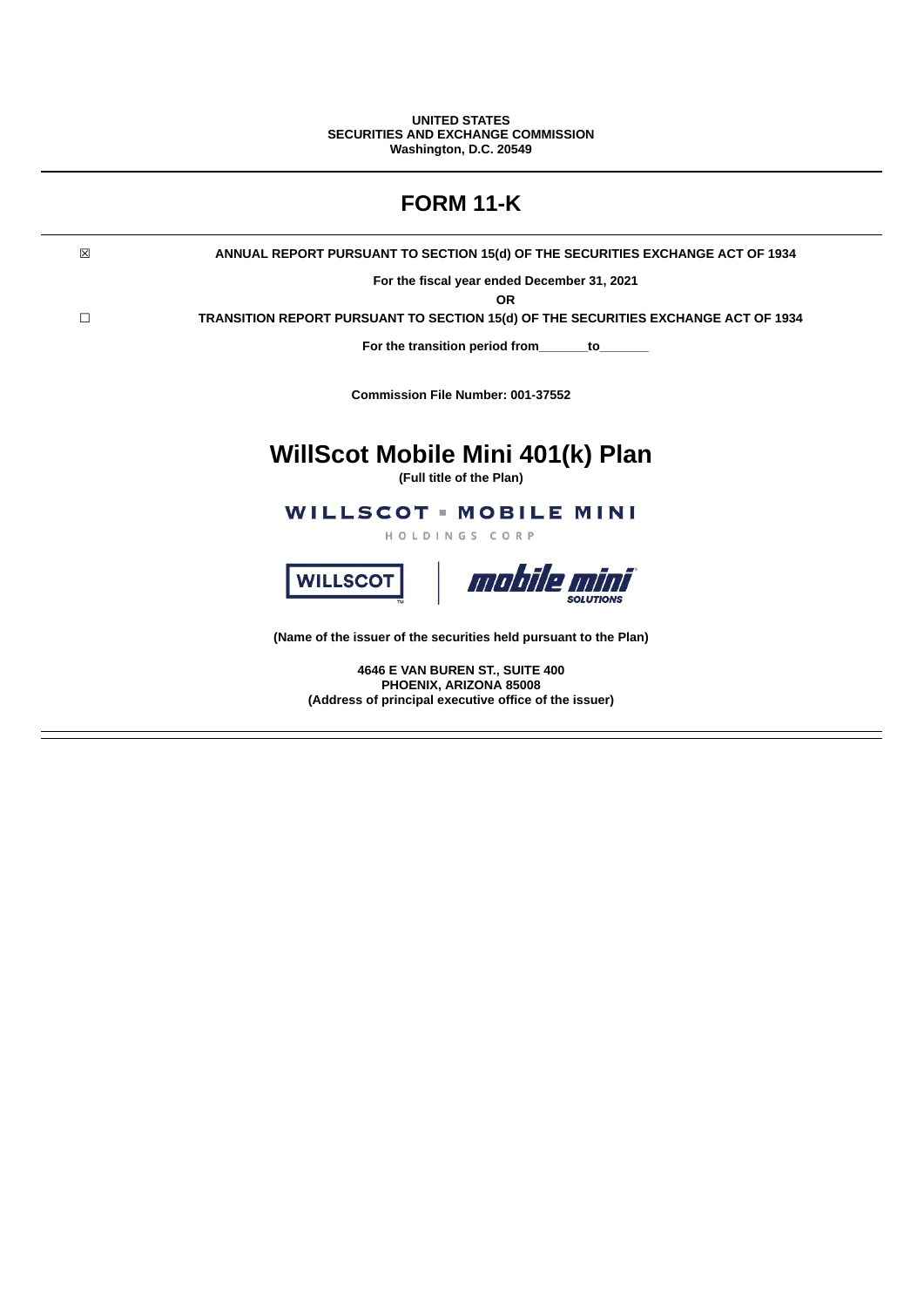# **WILLSCOT MOBILE MINI 401(k) PLAN Financial Statements and Supplemental Schedule As of December 31, 2021 and 2020**

# Table of Contents

| <b>REPORT OF INDEPENDENT REGISTERED PUBLIC ACCOUNTING FIRM</b> |    |  |
|----------------------------------------------------------------|----|--|
|                                                                |    |  |
| <b>FINANCIAL STATEMENTS</b>                                    |    |  |
| Statements of Net Assets Available for Benefits                | າ  |  |
| Statement of Changes in Net Assets Available for Benefits      | 3  |  |
| Notes to the Financial Statements                              |    |  |
|                                                                |    |  |
| <b>SUPPLEMENTAL SCHEDULE</b>                                   |    |  |
| Schedule H, Line 4i- Schedule of Assets (Held at End of Year)  | 9  |  |
| <b>EXHIBIT INDEX</b>                                           | 10 |  |
| <b>SIGNATURE</b>                                               |    |  |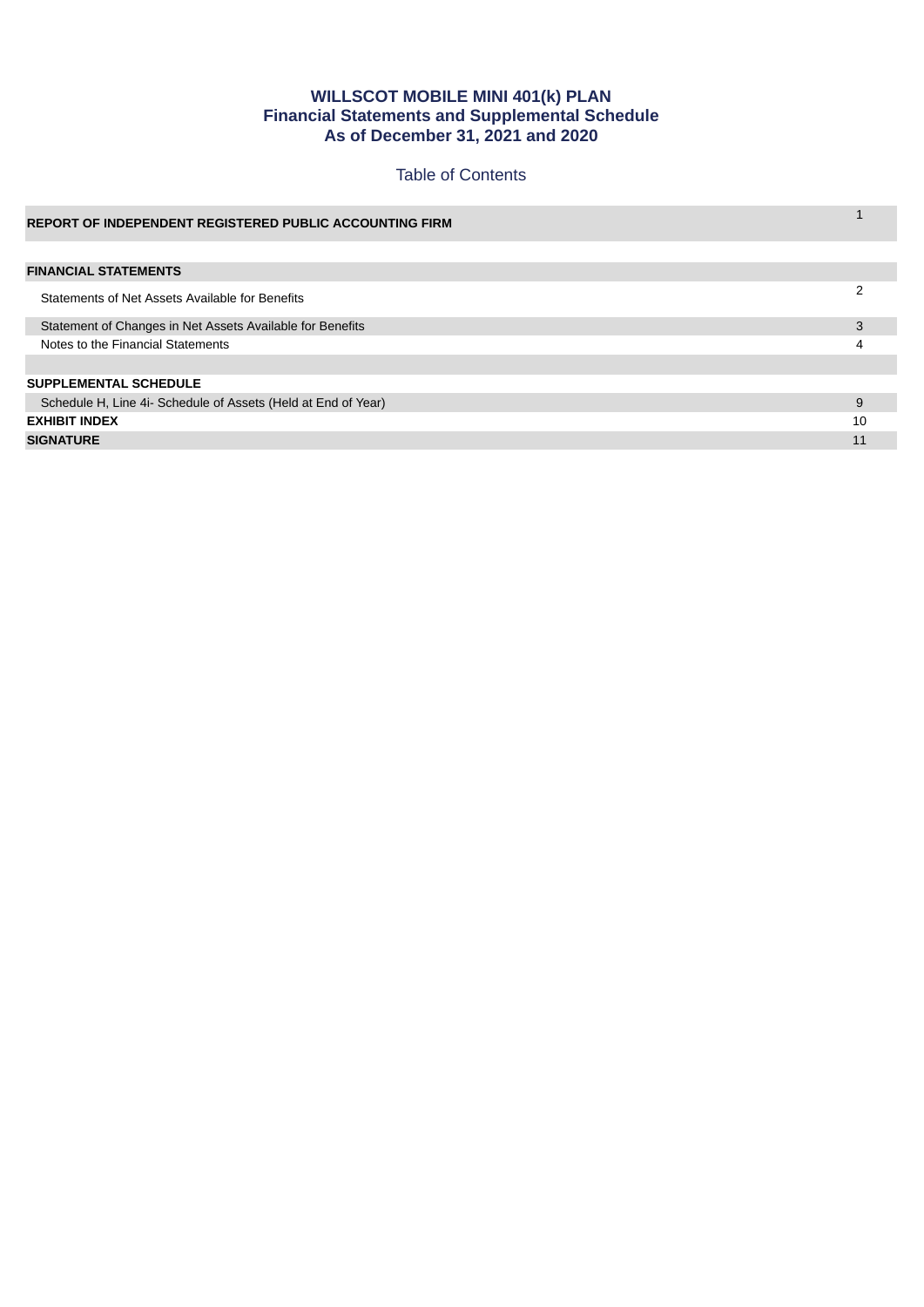

### **REPORT OF INDEPENDENT REGISTERED PUBLIC ACCOUNTING FIRM**

WillScot Mobile Mini Holdings Corp. Retirement Plan Committee and Plan Participants WillScot Mobile Mini 401(k) Plan

#### *Opinion on the Financial Statements*

We have audited the accompanying statements of net assets available for benefits of the WillScot Mobile Mini 401(k) Plan (the Plan) as of December 31, 2021 and 2020, the related statement of changes in net assets available for benefits for the year ended December 31, 2021, and the related notes and schedule (collectively referred to as the financial statements). In our opinion, the financial statements present fairly, in all material respects, the net assets available for benefits of the Plan as of December 31, 2021 and 2020, and the changes in net assets available for benefits for the year ended December 31, 2021 in conformity with accounting principles generally accepted in the United States of America.

#### *Basis for Opinion*

These financial statements are the responsibility of the Plan's management. Our responsibility is to express an opinion on these financial statements based on our audits. We are a public accounting firm registered with the Public Company Accounting Oversight Board (United States) ("PCAOB") and are required to be independent with respect to the Plan in accordance with the U.S. Federal securities laws and the applicable rules and regulations of the Securities and Exchange Commission and the PCAOB.

We conducted our audits in accordance with the standards of the PCAOB. Those standards require that we plan and perform the audit to obtain reasonable assurance about whether the financial statements are free of material misstatement, whether due to error or fraud.

Our audits included performing procedures to assess the risks of material misstatement of the financial statements, whether due to error or fraud, and performing procedures that respond to those risks. Such procedures included examining, on a test basis, evidence regarding the amounts and disclosures in the financial statements. Our audits also included evaluating the accounting principles used and significant estimates made by management, as well as evaluating the overall presentation of the financial statements. We believe that our audits provide a reasonable basis for our opinion.

### **Supplemental Information**

The supplemental information in the accompanying Schedule H, Line 4i – Schedule of Assets (Held at End of Year) as of December 31, 2021 has been subjected to audit procedures performed in conjunction with the audit of the Plan's financial statements. The supplemental information is the responsibility of the Plan's management. Our audit procedures included determining whether the supplemental information reconciles to the financial statements or the underlying accounting and other records, as applicable, and performing procedures to test the completeness and accuracy of the information presented in the supplemental information. In forming our opinion on the supplemental information, we evaluated whether the supplemental information, including its form and content, is presented in conformity with the Department of Labor's Rules and Regulations for Reporting and Disclosure under the Employee Retirement Income Security Act of 1974. In our opinion, the supplemental information is fairly stated, in all material respects, in relation to the financial statements as a whole.

We have served as the Plan's auditor since 2020.

Owings Mills, Maryland June 17, 2022

SB+ Company, SLC

10200 Grand Central Avenue · Suite 250 · Owings Mills · Maryland 21117 · P 410.584.0060 · F 410.584.0061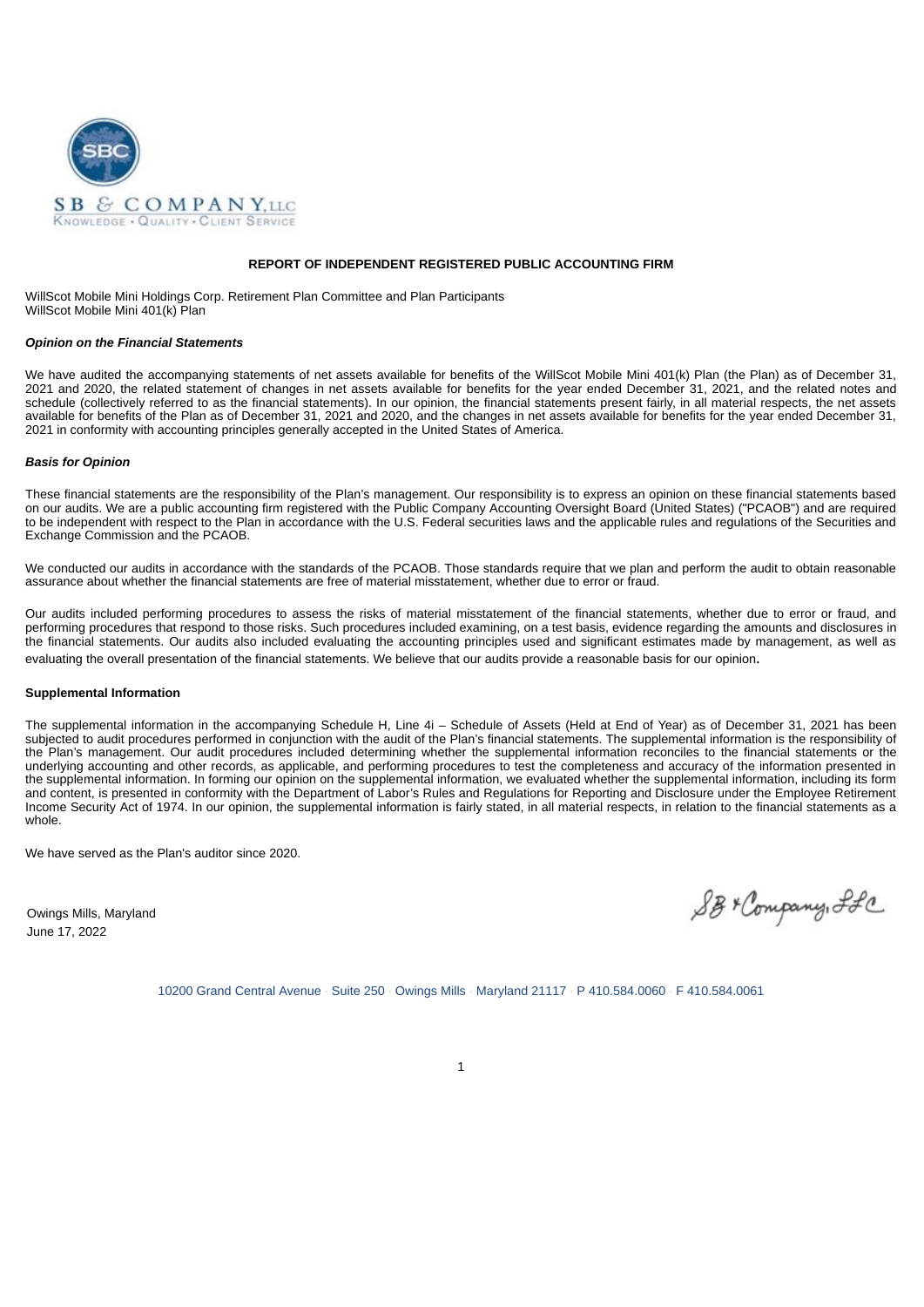# WillScot Mobile Mini 401(k) Plan Statements of Net Assets Available for Benefits

|                                                       | December 31, |                |      |             |  |  |  |
|-------------------------------------------------------|--------------|----------------|------|-------------|--|--|--|
|                                                       | 2021         |                |      | 2020        |  |  |  |
| Assets                                                |              |                |      |             |  |  |  |
| Investments - at fair value, participant directed     |              | 207,746,250 \$ |      | 130,858,897 |  |  |  |
| Investments - at contract value, participant directed |              | 5,158,985      |      | 5,625,776   |  |  |  |
| Notes receivable from participants                    |              | 4.355.709      |      | 2.418.404   |  |  |  |
| Employer contributions receivable                     |              | 353,371        |      |             |  |  |  |
| Net Assets Available for Benefits                     |              | 217,614,315    | - \$ | 138,903,077 |  |  |  |

*The accompanying notes are an integral part of these financial statements.*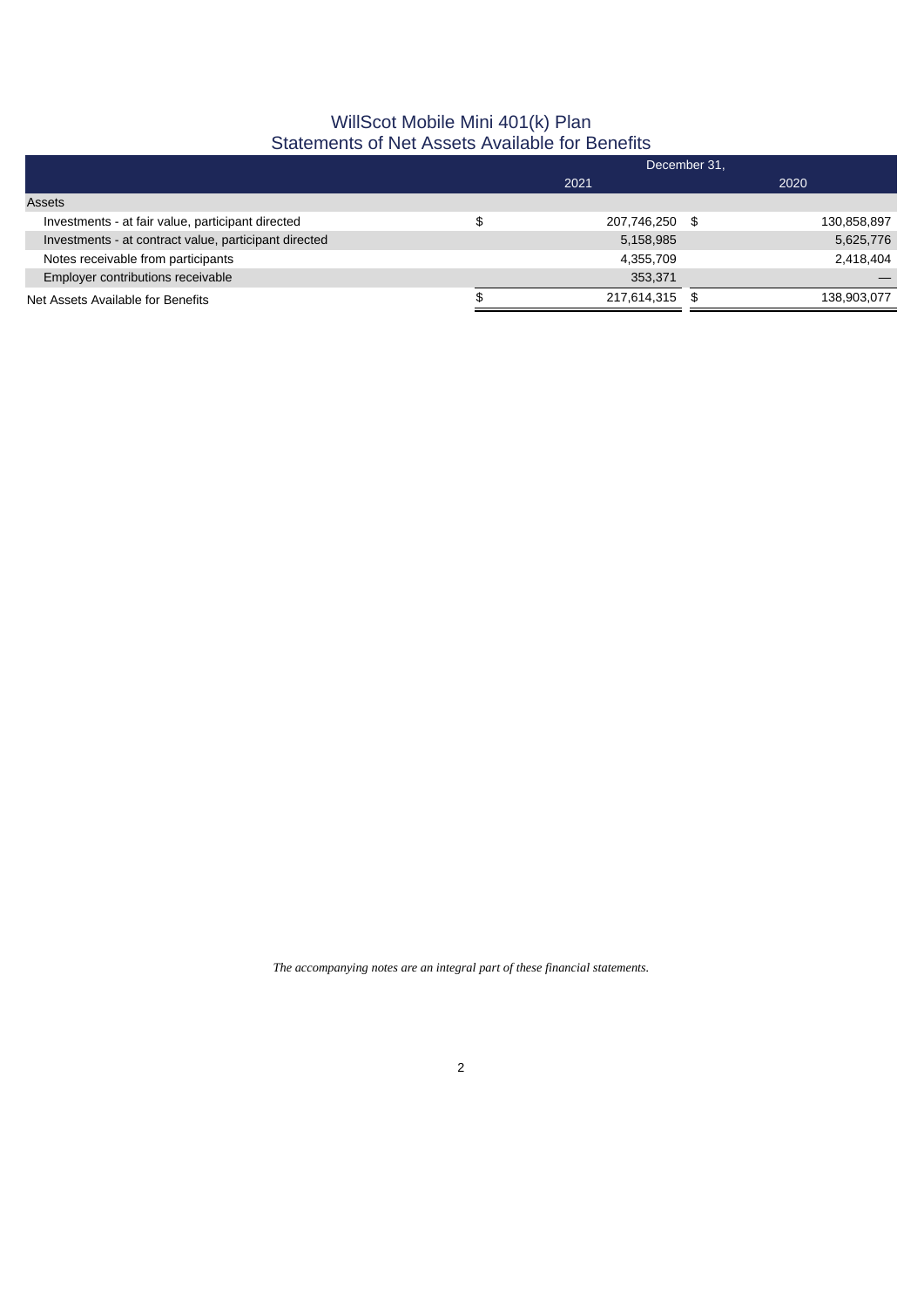# WillScot Mobile Mini 401(k) Plan Statement of Changes in Net Assets Available for Benefits

| <u> - </u>                                            |                                 |
|-------------------------------------------------------|---------------------------------|
|                                                       | Year ended December 31,<br>2021 |
| <b>Additions</b>                                      |                                 |
| Investment Income:                                    |                                 |
| Net appreciation in fair value of investments         | \$<br>20,194,878                |
| Interest and dividends                                | 5,578,466                       |
| Total Investment Income                               | 25,773,344                      |
|                                                       |                                 |
| Interest income on notes receivable from participants | 191,576                         |
|                                                       |                                 |
| Contributions:                                        |                                 |
| Employer                                              | 10,778,994                      |
| Participants                                          | 18,667,444                      |
| <b>Rollovers</b>                                      | 3,183,293                       |
| <b>Total Contributions</b>                            | 32,629,731                      |
|                                                       |                                 |
| <b>Total Additions</b>                                | 58,594,651                      |
|                                                       |                                 |
| <b>Deductions:</b>                                    |                                 |
| Benefits paid to participants                         | 22,335,249                      |
| Administrative expenses                               | 414,825                         |
| <b>Total Deductions</b>                               | 22,750,074                      |
|                                                       |                                 |
| Transfers from another plan                           | 42,866,661                      |
|                                                       |                                 |
| Net increase                                          | 78,711,238                      |
| Net Assets Available for Benefits, Beginning of Year  | 138,903,077                     |
| Net Assets Available for Benefits, End of Year        | \$<br>217,614,315               |
|                                                       |                                 |

*The accompanying notes are an integral part of this financial statement.*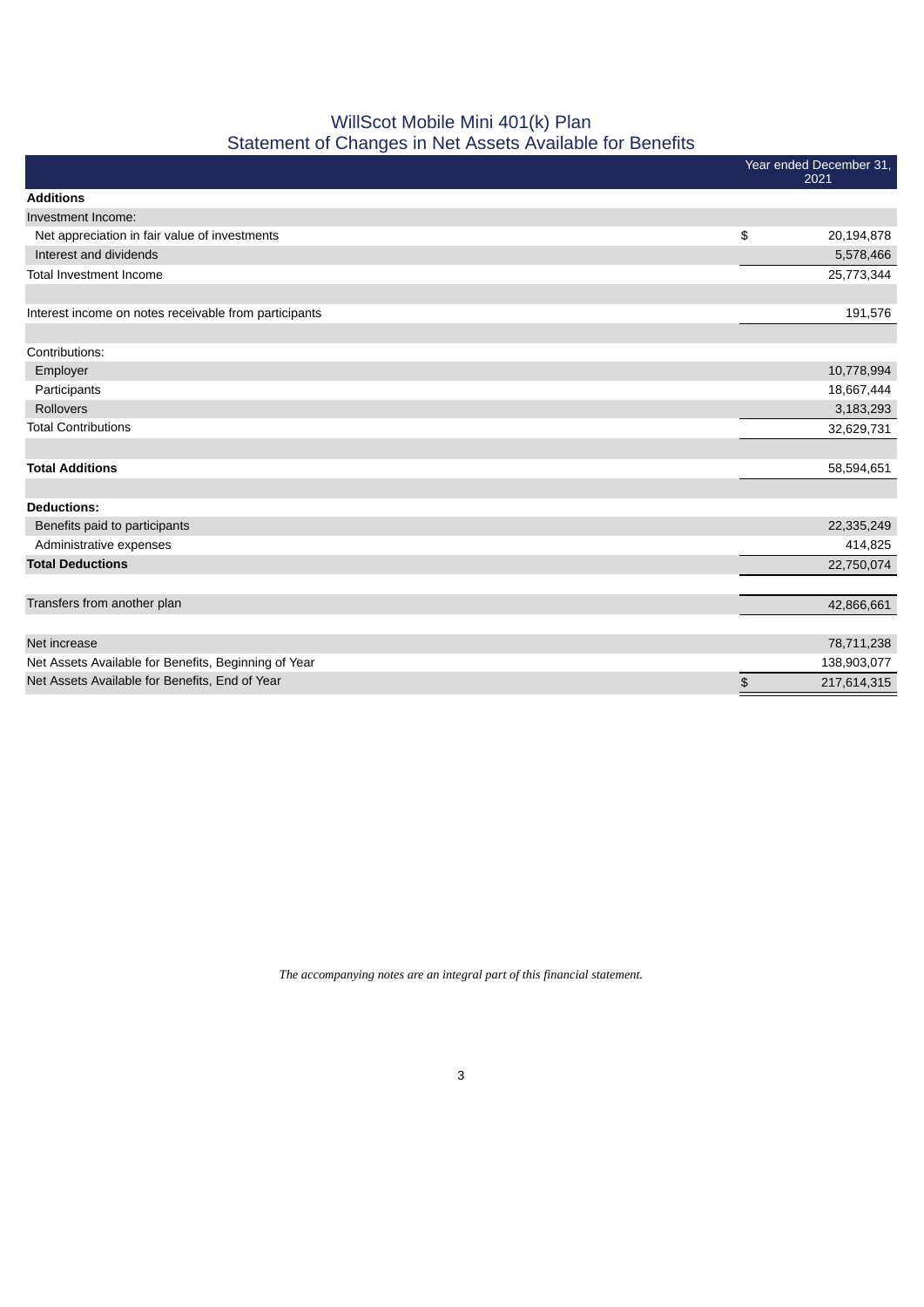# WillScot Mobile Mini 401(k) Plan Notes to the Financial Statements

# NOTE 1- Description of Plan

## **General**

The WillScot Mobile Mini 401(k) Plan (the "Plan") is a defined contribution plan sponsored by Williams Scotsman, Inc. (the "Company" or the "Plan Sponsor"). The Plan covers substantially all employees of the Company and of Mobile Mini, Inc., who meet certain employment requirements. The Plan is subject to the provisions of the Employee Retirement Income Security Act of 1974 ("ERISA"). The Company is the Plan Administrator. The WillScot Mobile Mini Holdings Corp. Retirement Plan Committee (the "Committee") determines the appropriateness of the Plan's investment offerings, monitors investment performance, and reports to the Company.

On July 1, 2020, WillScot Corporation ("WillScot"), and Mobile Mini, Inc. ("Mobile Mini") merged (the "Merger"). Immediately following the Merger, WillScot changed its name to WillScot Mobile Mini Holdings Corp. As a part of the Merger with WillScot, the Mobile Mini, Inc. Profit Sharing Plan and Trust (the "Mobile Mini Plan") was merged into the Williams Scotsman, Inc. 401(k) Plan (the "Williams Scotsman Plan"), which was renamed to be known as the WillScot Mobile Mini 401(k) Plan. The merger of the Mobile Mini Plan and the Williams Scotsman Plan was effective January 1, 2021, and the Mobile Mini Plan assets transferred to the WillScot Mobile Mini 401(k) Plan during January and February 2021.

The following is a brief description of the Plan. Participants should refer to the Plan agreement for a more complete description of the Plan's provisions.

### **Recent Legislation**

The Setting Every Community Up for Retirement Enhancement ("SECURE") Act was enacted in December 2019 and became effective January 1, 2020. The SECURE Act was designed to encourage investing for retirement by increasing the required minimum distribution age and making certain other changes to certain tax-qualified retirement plans. In March 2022, the Secure Act 2.0 was passed, which built on the original SECURE Act's focus on expanding retirement plan coverage and participation. The Plan will incorporate the SECURE 2.0 Act changes in its Plan document by the deadlines prescribed in the legislation.

### **Contributions**

Each year, participants may contribute to the Plan up to 90% of eligible compensation and up to 100% of the participants' performance bonuses as pre-tax and/or Roth contributions, as described in the Plan document and subject to Internal Revenue Code (the "IRC") limitations. Participants who have attained age 50 before the end of the Plan year are eligible to make catch-up contributions. Participants may also contribute amounts representing distributions from other qualified defined benefit or defined contribution plans. Participants are not permitted to make after-tax contributions. Participants direct the investment of their contributions into various investment options offered by the Plan. In the absence of direction from the participant, the account is invested in an age-appropriate target date fund.

All eligible employees, as defined in the Plan, may begin contributing to the Plan after one month of employment. All newly eligible employees are automatically enrolled in the Plan at a deferral rate of 3% of eligible compensation following an election period during which the employee may either opt out of the Plan or choose a salary deferral percentage in the manner prescribed by the Plan Administrator. Unless the participant elects otherwise, participants who are automatically enrolled in the Plan have their deferral rate automatically increase by 1% each year to a maximum rate of 6%.

The Company makes a matching contribution equal to 100% of the first 3% of employees' contributions and 50% of the next 3% of participants' contributions. The matching Company contribution can be invested into various investment options offered by the Plan at participant's discretion. The Company may also make a non-elective contribution, which is allocated to each eligible participant in the same ratio that each eligible participant's compensation for the Plan year bears to the total compensation of all eligible participants for the Plan year. During the year ended December 31, 2021, the Company did not make a non-elective contribution to the Plan. Contributions are subject to certain Internal Revenue Service ("IRS") limitations.

### **Participant Accounts**

Each participant's account is credited with the participant's contributions and Company matching contributions, as well as allocations of the Company's non-elective contributions and Plan earnings or losses. Participant accounts are charged with an allocation of plan administrative expenses. Allocations are based on participant's earnings, account balances, or specific participant transactions, as defined by the Plan. The benefit to which a participant is entitled is the benefit that can be provided from the participant's vested account.

### **Vesting**

Participants are immediately vested in their rollover contributions, after-tax contributions, qualified non-elective contributions, deferral contributions, and any earnings thereon. Generally, participants become fully vested with respect to employer contributions upon completion of three years of service as defined in the Plan document.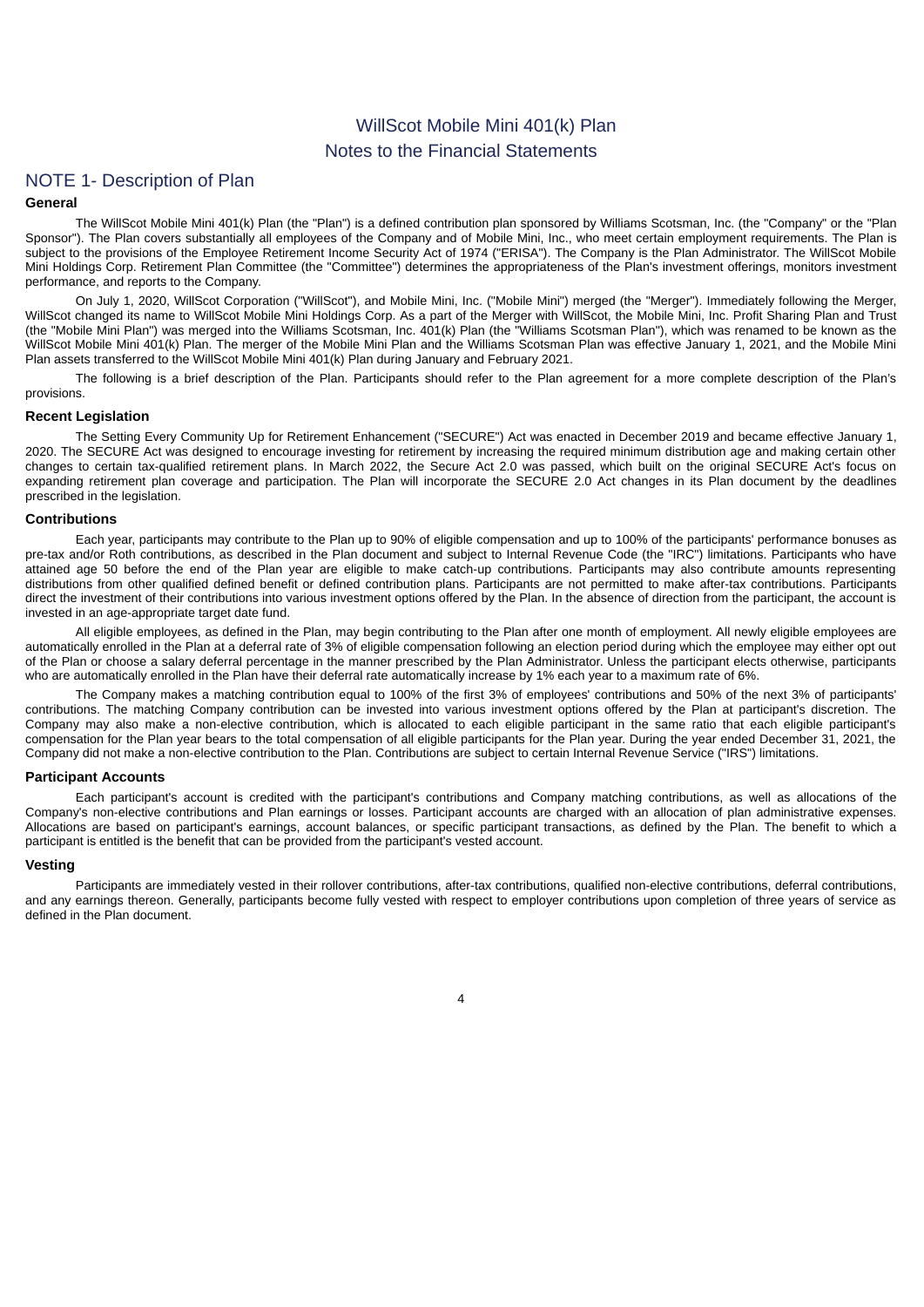### **Forfeited Accounts**

As of December 31, 2021 and 2020, forfeited non-vested accounts were \$132,602 and \$425,017, respectively. Forfeitures are retained in the Plan and are first used to pay administrative expenses. Remaining amounts reduce future employer contributions. In 2021, \$204,201 was used to offset Company contributions and \$136,452 was used to offset Plan expenses.

### **Notes Receivable from Participants**

Participants may borrow from their accounts a minimum of \$1,000, up to a maximum equal to the lesser of \$50,000 or 50 percent of their vested account balance less the highest outstanding loan balance during the prior twelve-month period. Each participant is only allowed to apply for one loan each year and have only one loan outstanding at any given time. The loans are secured by the balance in the participant's account. Loan terms range from five years up to 10 years for the purchase of a principal residence. All loans bear a reasonable rate of interest as determined by the Plan Administrator based on prevailing interest rates charged by persons in the business of lending money for loans which would be made under similar circumstances. Principal and interest are paid through payroll deductions.

### **Benefit Payments**

Participants or their beneficiaries are eligible for distributions upon termination, retirement, disability, or death. Participants have the right to designate the method of payment of retirement benefits within the limitations specified in the Plan. Participants are also eligible for certain types of in-service withdrawals specified in the Plan. The benefit to which a participant is entitled is the vested benefit that can be provided from the participant's account.

### **Plan Termination**

The Company reserves the right to terminate the Plan at any time by taking appropriate action as circumstances may dictate. In the event of Plan termination, each participant will become 100% vested in their accounts. The Plan Administrator will facilitate the distribution of account balances in single lump sum payments to each participant in accordance with plan provisions until all assets have been distributed.

#### **Administrative Expenses**

Administrative expenses consist of but are not limited to recordkeeping, accounting, legal and trustee services. General plan administrative expenses are paid from participant accounts. Participants are responsible for a loan setup fee of \$75 and an annual loan maintenance fee of \$25.

# NOTE 2 - Summary of Significant Accounting Policies

#### **Basis of Accounting**

The accompanying financial statements have been prepared on the accrual basis of accounting in accordance with generally accepted accounting principles in the United States of America ("GAAP").

### **Use of Estimates**

The preparation of financial statements in conformity with GAAP requires management to make estimates and assumptions that affect the reported amounts of assets and liabilities and changes therein, disclosure of contingent assets and liabilities as of the date of the financial statements. Actual results could differ from those estimates.

#### **Investment Valuation and Income Recognition**

Investments are reported at fair value (except for the benefit-responsive investment contracts, which are valued at contract value). Fair value is the price that would be received to sell an asset or paid to transfer a liability in an orderly transaction between market participants at the measurement date.

The Committee determines the Plan's valuation policies utilizing information provided by the Plan's investment advisory and the Trustee. See Note 3 for discussion of fair value measurements.

Purchases and sales of securities are recorded on a trade-date basis. Interest income is recorded on the accrual basis. Dividends are recorded on the ex-dividend date. Net appreciation/(depreciation) includes the Plan's gains and losses on investments bought and sold as well as held during the year.

### **Notes Receivable from Participants**

Notes receivable from participants are measured at their unpaid principal balance plus any accrued but unpaid interest. Interest income is recorded on the accrual basis. Related fees are recorded as administrative expenses and are expensed as incurred. No allowance for credit losses has been recorded as of December 31, 2021 and 2020. If a participant ceases to make loan repayments and the Plan Administrator deems the participant loan to be in default, the participant loan balance is reduced and a benefit payment is recorded.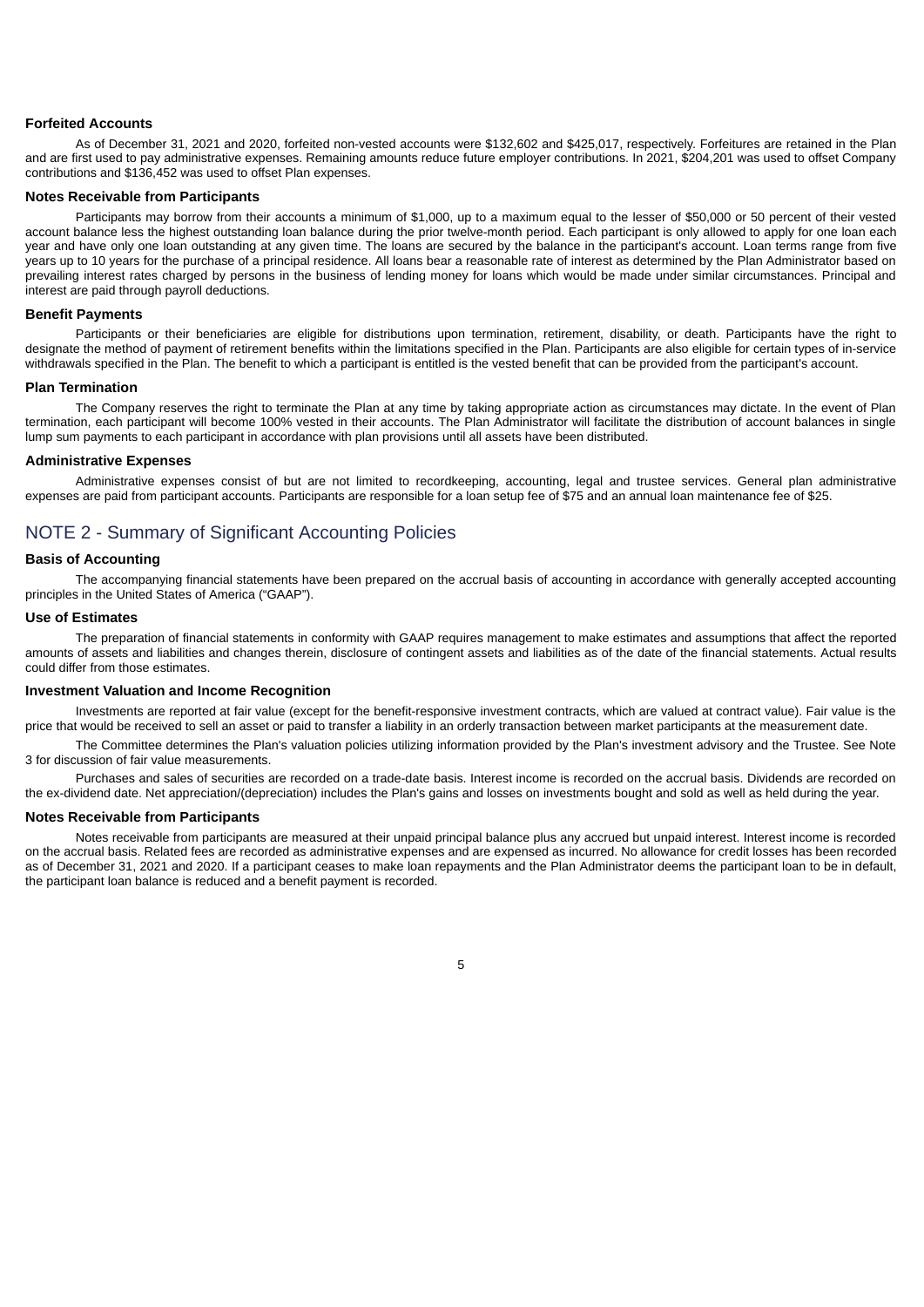### **Contributions**

Participant contributions are recorded in the period that the Company makes payroll deductions from eligible Plan participants. Employer contributions are recognized in the period in which they become obligations of the Company.

### **Payment of Benefits**

Benefits and withdrawals are recorded when paid.

### **Administrative Expenses**

Expenses of maintaining the Plan are paid by the Plan. Fees related to the administration of notes receivable from participants are charged directly to the participant's account and are included in administrative expenses. Investment related expenses are included in net appreciation/(deprecation) of fair value of investments.

# NOTE 3 - Investments

### **Risks and Uncertainties**

The Plan invests in various investment securities. Investment securities are exposed to various risks, such as interest rate, market, and credit risks. Due to the level of risk associated with certain investment securities, it is reasonably possible that changes in the values of investment securities will occur in the near term, and that such changes could materially affect participants' account balances and the amounts reported in the accompanying statements of net assets available for benefits.

### **Fair Value Measurements**

The framework for measuring fair value provides a fair value hierarchy that prioritizes the inputs to valuation techniques used to measure fair value. The hierarchy gives the highest priority to unadjusted quoted prices in active markets for identical assets or liabilities (Level 1) and the lowest priority to unobservable inputs (Level 3).

The three levels of the fair value hierarchy are described as follows:

| Level 1 | Inputs to the valuation methodology are unadjusted quoted prices for identical assets or liabilities in active markets that the<br>Plan has the ability to access.                                                                                                                                                                                                                                                                                                                                                                                                                    |
|---------|---------------------------------------------------------------------------------------------------------------------------------------------------------------------------------------------------------------------------------------------------------------------------------------------------------------------------------------------------------------------------------------------------------------------------------------------------------------------------------------------------------------------------------------------------------------------------------------|
| Level 2 | Inputs to the valuation methodology include:<br>quoted prices for similar assets or liabilities in active markets:<br>quoted prices for identical or similar assets or liabilities in inactive markets;<br>inputs other than quoted prices that are observable for the asset or liability; and<br>inputs that are derived principally from or corroborated by observable market data by correlation or other means<br>If the asset or liability has a specified (contractual) term, the Level 2 input must be observable for substantially the full term of<br>the asset or liability |
| Level 3 | Inputs to the valuation methodology are unobservable and significant to the fair value measurement.                                                                                                                                                                                                                                                                                                                                                                                                                                                                                   |

The asset or liability's fair value measurement level within the fair value hierarchy is based on the lowest level of any input that is significant to the fair value measurement. Valuation techniques maximize the use of observable inputs and minimize the use of unobservable inputs.

Following is a description of the valuation methodologies used for assets measured at fair value. There have been no changes in the methodologies used as of December 31, 2021 and 2020.

- *Mutual funds*: Valued at the daily closing price as reporting by the fund. Mutual funds held by the Plan are open-end mutual funds registered with the US Securities Exchange Commission. These funds are required to publish their daily net asset value ("NAV") and to transact at that price. The mutual funds held by the Plan are deemed to be actively traded.
- *Common stock*: Valued at the closing price reported on the active market on which the individual securities are traded.

The methods described above may produce a fair value calculation that may not be indicative of net realizable value or reflective of future values. Furthermore, which the Plan believes its valuation methods are appropriate and consistent with other market participants, the use of different methodologies or assumptions to determine the fair values of certain financial instruments could result in a different fair value measurement at the reporting date.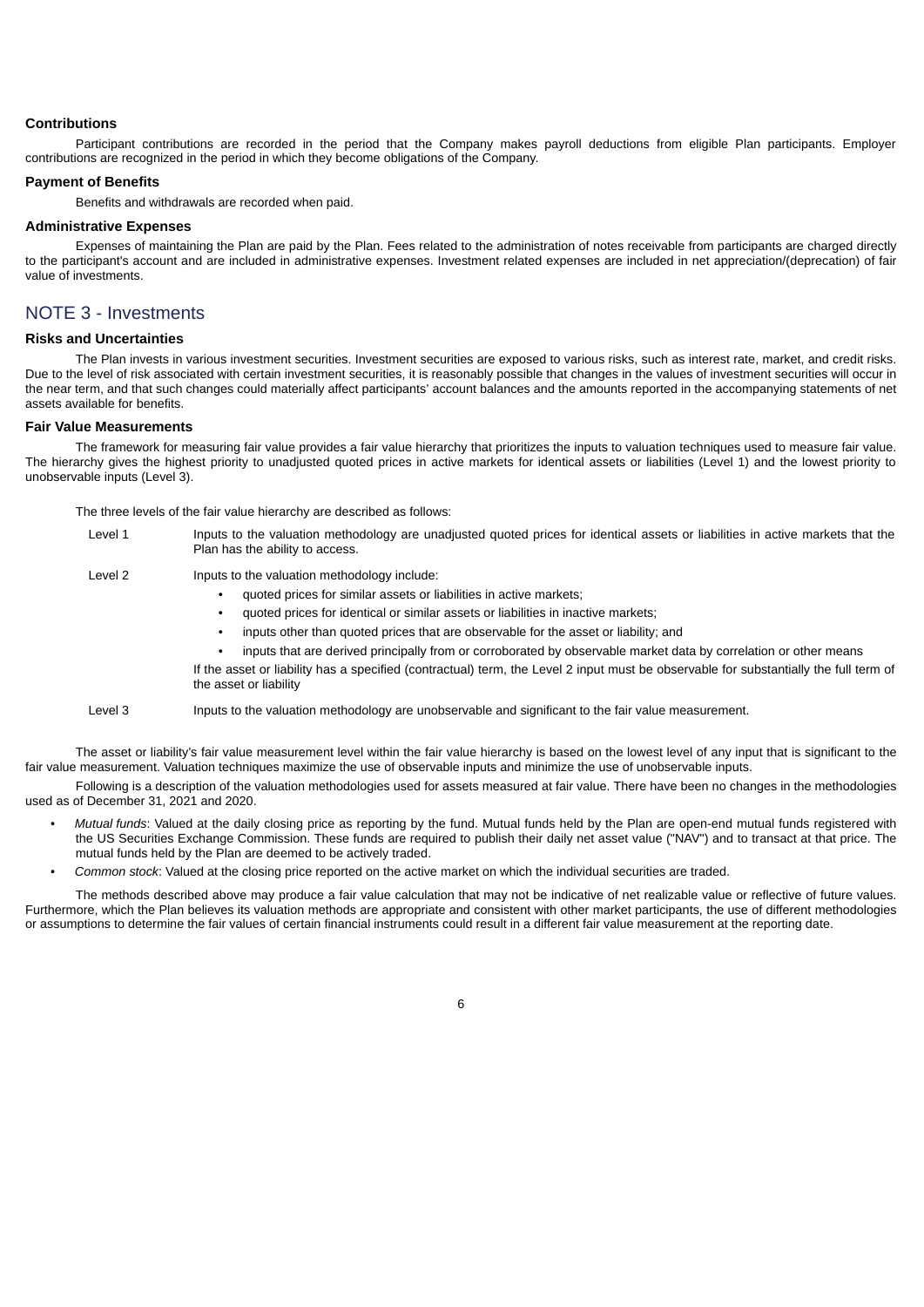The following tables set forth by level, within the fair value hierarchy, the Plan's investments at fair value as of December 31, 2021 and 2020:

|                                                          | Assets at Fair Value as of December 31, 2021 |                   |    |         |  |         |             |  |
|----------------------------------------------------------|----------------------------------------------|-------------------|----|---------|--|---------|-------------|--|
|                                                          |                                              | Level 1           |    | Level 2 |  | Level 3 | Total       |  |
| <b>Mutual Funds</b>                                      |                                              | 204,789,321       | \$ |         |  |         | 204,789,321 |  |
| WillScot Mobile Mini Holdings Corp. common stock<br>fund |                                              | 2.956.929         |    |         |  |         | 2,956,929   |  |
| Total assets measured at fair value                      |                                              | $207,746,250 - $$ |    | — — ა   |  | ——      | 207,746,250 |  |

|              | Assets at Fair Value as of December 31, 2020 |             |         |                   |  |                                 |              |
|--------------|----------------------------------------------|-------------|---------|-------------------|--|---------------------------------|--------------|
|              |                                              | Level 1     | Level 2 |                   |  | Level 3'                        | <b>Total</b> |
| Mutual funds |                                              | 130.858.897 |         | $\hspace{0.05cm}$ |  | $\hspace{0.1mm}-\hspace{0.1mm}$ | 130.858.897  |

There were no transfers into or out of Level 3 during 2021 or 2020.

The Plan invests in the Fidelity Managed Income Portfolio (the "Portfolio"), Wells Fargo Stable Value Fund (the "WF Fund"), and the Morley Stable Value Fund (the "MSV Fund"). The Portfolio is a comingled pool dedicated exclusively to the management of the assets of employee benefit plans, with the primary objective to seek the preservation of capital while providing income over time that is consistent with the preservation of capital. The WF Fund seeks safety of principal and consistency of returns while attempting to maintain minimal volatility. The WF Fund is designed for participants seeking more income than money market funds without the price fluctuation of stock or bond funds. The MSV Fund is a collective investment trust that seeks to provide preservation of capital, stable returns and a low risk profile. The MSV Fund is designed for participants seeking income without the price fluctuation of stock or bond funds. All three are maintained in a separate account established by the Trustee.

The accounts are credited with earnings on the underlying investments and charged for participant withdrawals and administrative expenses. As described in Note 2, because the Portfolio and the MSV Fund invest in contracts that are fully benefit-responsive, contract value is the relevant measurement attribute for that portion of the net assets available for benefits attributable to the investment contracts because this is the amount received by participants if they were to initiate permitted transactions under the terms of the Plan. Contract value represents contributions made under the contract, plus earnings, less participant withdrawals and administrative expenses. Participants may ordinarily direct the withdrawal or transfer of all or a portion of their investment at contract value.

There are no reserves against contract value for credit risk of the contract issuer or otherwise. The crediting interest rate is based on a formula agreed upon with the issuer. The interest rates are reviewed periodically, but not less than annually.

Investments at contract value held by the Plan as of December 31, 2021 and 2020, totaled \$5,158,985 and \$5,625,776, respectively. The Portfolio investments totaled \$4,646,718 and \$4,501,577 as of December 31, 2021 and 2020, respectively. The MSV Fund investments totaled \$512,267 as of December 31, 2021. The WF Fund investments totaled \$1,124,199 at December 31, 2020.

Certain events limit the ability of the Plan to transact at contract value with the issuer. These may be different under each contract. Such events include the following:

1. Amendments to the Plan documents (including complete or partial Plan termination or merger with another plan);

2. Changes to the Plan's prohibition on competing investment options or deletion of equity wash provisions;

3. Bankruptcy of the Plan sponsor or other Plan sponsor events (for example, divestitures or spin-offs of a subsidiary) that cause a significant withdrawal from the Plan;

4. The failure of the trust to qualify for exemption from federal income taxes or any required prohibited transaction exemption under ERISA; and/or

5. Premature termination of the contract.

No events are probable of occurring that might limit the ability of the Plan to transact at contract value with contract issuers, and that also would limit the ability of the plan to transact at contract value with the participants.

In addition, certain events allow the issuer to terminate the contracts with the Plan and settle at an amount different from contract value. Those events may be different under each contract. Examples of such events include the following:

- 1. An uncured violation of the Plan's investment guidelines;
- 2. A breach of material obligation under the contract;
- 3. A material misrepresentation; and/or

4. A material amendment to the agreements without the consent of the issuer.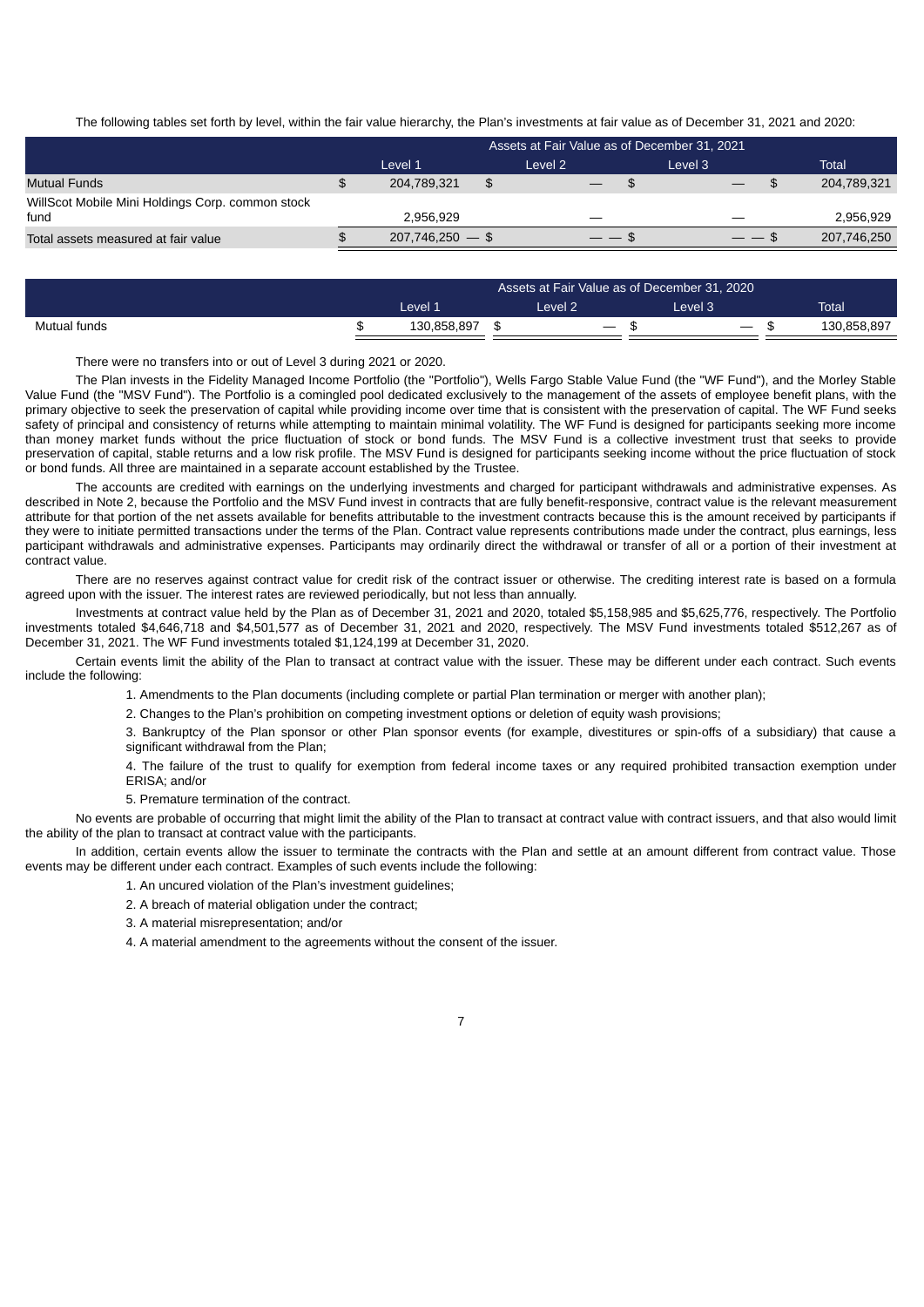The Plan Administrator does not believe that the occurrence of any such event, which would limit the Plan's ability to transact at contract value with participants, is probable. The investment contracts do not permit the insurance company to terminate the agreement prior to the scheduled maturity date.

# NOTE 4 - Related Party Transactions

The Plan holds investments in common stock of WillScot Mobile Mini Holding Corp., the ultimate parent of the Plan Sponsor, and in funds managed by affiliates of Fidelity Management Trust Company ("Fidelity"), the custodial trustee of the Plan. Income on investments in Fidelity funds are at the same rates as non-affiliated holders of these securities and, as such, these transactions qualify as exempt party-in-interest.

# NOTE 5 - Income Tax Status

The Plan was designed using a pre-approved plan document which received an opinion letter from the IRS dated June 30, 2020, that the Plan and related trust were designed in accordance with applicable sections of the Internal Revenue Code ("IRC"). Although the Plan has been amended since receiving the determination letter, the Plan Administrator believes that the Plan is designed, and is currently being operated, in compliance with the applicable requirements of the IRC, and the Plan is qualified, and the related trust is tax-exempt. Therefore, no provision for income taxes has been included in the Plan's financial statements.

Accounting principles generally accepted in the United States of America require Plan management to evaluate tax positions taken by the Plan and recognize a tax liability if the Plan has taken an uncertain tax position that more likely than not would not be sustained upon examination by the IRS and state jurisdictions. The Plan is subject to routine audits by taxing jurisdictions; however, there are currently no audits for any tax periods in progress.

# NOTE 6 - Subsequent Events

The Plan Sponsor evaluated the accompanying financial statements for subsequent events and transactions and has determined that no material subsequent events have occurred that would affect the information presented in the accompanying financial statements or require additional disclosure.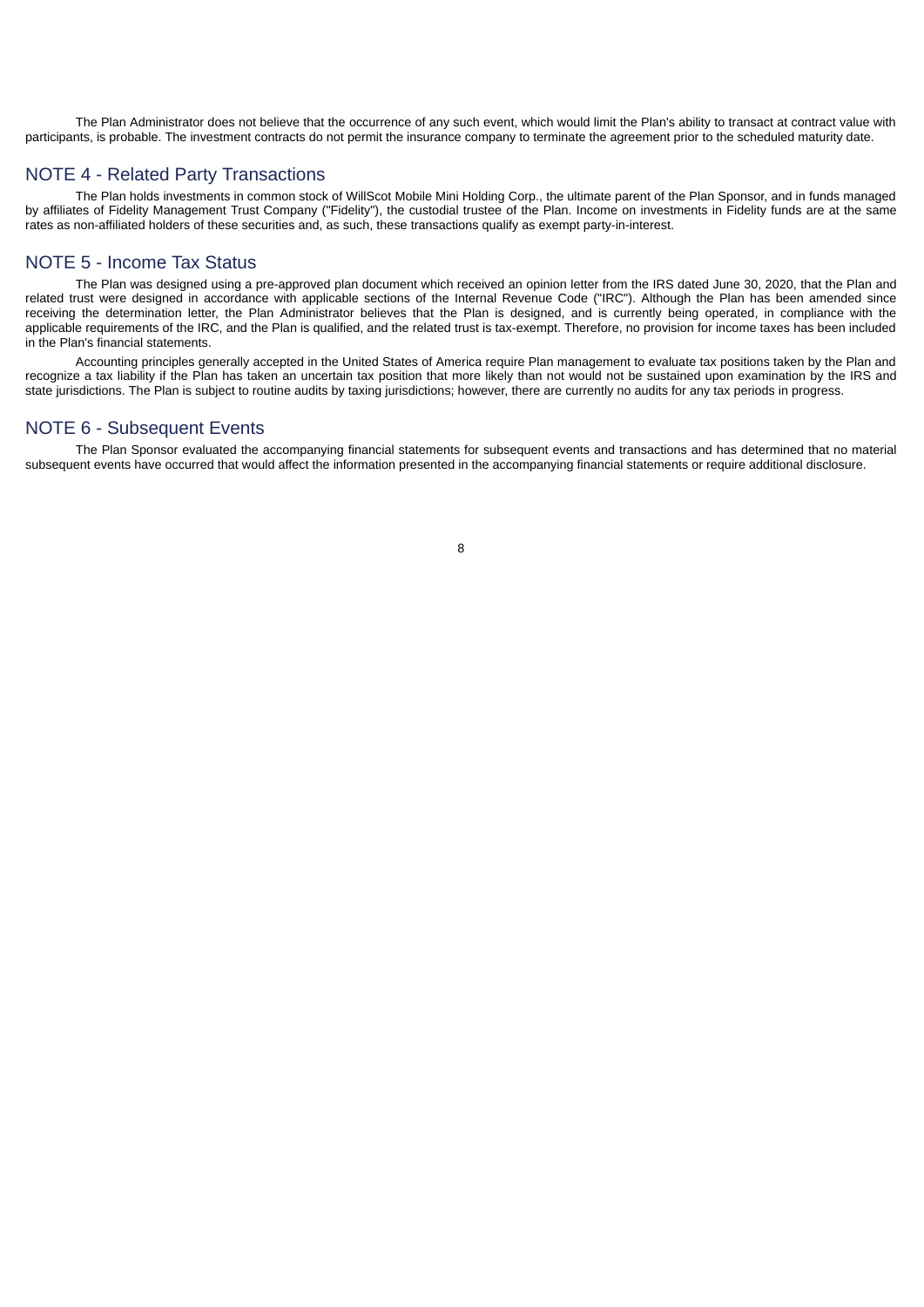# WillScot Mobile Mini 401(k) Plan Schedule H, Line 4i- Schedule of Assets (Held at End of Year) As of December 31, 2021

## **EIN: 52-0665775, Plan Number: 002**

| (a)     | (b)                                             | (c)                                                             | (e)                  |
|---------|-------------------------------------------------|-----------------------------------------------------------------|----------------------|
|         | Identity of issue<br>Description of investments |                                                                 | <b>Current value</b> |
|         | <b>Mutual Funds</b>                             |                                                                 |                      |
|         | <b>American Funds</b>                           | American Funds New Perspective R6 Fund                          | \$<br>2,583,048      |
|         | <b>DFA</b>                                      | DFA Global Allocation 60/40 Portfolio                           | 283,213              |
|         | <b>DFA</b>                                      | DFA International Core Equity Portfolio Institutional Class     | 2,066,690            |
|         | <b>DFA</b>                                      | DFA U.S. Targeted Value Portfolio Institutional Class           | 1,183,265            |
| $\star$ | Fidelity                                        | Fidelity 500 Index                                              | 11,367,905           |
| $\star$ | Fidelity                                        | <b>Fidelity Contrafund R6 Fund</b>                              | 4,505,019            |
| $\star$ | Fidelity                                        | Fidelity Mid Cap Index Fund                                     | 4,068,168            |
| $\star$ | Fidelity                                        | <b>Fidelity Real Estate Index</b>                               | 623,761              |
| $\star$ | Fidelity                                        | Fidelity Small Cap Index                                        | 1,275,201            |
| $\star$ | Fidelity                                        | Fidelity Total International Index                              | 1,111,241            |
|         | Invesco                                         | Invesco Developing Markets R6 Fund                              | 1,235,975            |
|         | John Hancock                                    | John Hancock Disciplined Value Mid-Cap Fund                     | 948,883              |
|         | Metropolitan West                               | Metropolitan West Total Return Bond Fund                        | 2,710,133            |
|         | T. Rowe Price                                   | T. Rowe Price Growth Stock Fund                                 | 6,452,242            |
|         | T. Rowe Price                                   | T. Rowe Price Small-Cap Stock Fund                              | 3,135,691            |
|         | Vanguard                                        | Vanguard Equity Income Fund Admiral Shares                      | 2,746,503            |
|         | Vanguard                                        | Vanguard Intermediate-Term Investment-Grade Fund Admiral Shares | 1,664,505            |
|         | Vanguard                                        | Vanguard Target Retirement Income Fund                          | 849,754              |
|         | Vanguard                                        | Vanguard Target Retirement 2015 Fund Investor Shares            | 2,217,668            |
|         | Vanguard                                        | Vanguard Target Retirement 2020 Fund Investor Shares            | 7,401,172            |
|         | Vanguard                                        | Vanguard Target Retirement 2025 Fund Investor Shares            | 24,824,806           |
|         | Vanguard                                        | Vanguard Target Retirement 2030 Fund Investor Shares            | 27,106,873           |
|         | Vanguard                                        | Vanguard Target Retirement 2035 Fund Investor Shares            | 28,854,989           |
|         | Vanguard                                        | Vanguard Target Retirement 2040 Fund Investor Shares            | 19,752,613           |
|         | Vanguard                                        | Vanguard Target Retirement 2045 Fund Investor Shares            | 18,569,749           |
|         | Vanguard                                        | Vanguard Target Retirement 2050 Fund Investor Shares            | 15,027,155           |
|         | Vanguard                                        | Vanguard Target Retirement 2055 Fund Investor Shares            | 8,269,193            |
|         | Vanguard                                        | Vanguard Target Retirement 2060 Fund Investor Shares            | 3,605,035            |
|         | Vanguard                                        | Vanguard Target Retirement 2065 Fund Investor Shares            | 348,871              |
|         | <b>Total Mutual Funds</b>                       |                                                                 | 204,789,321          |
|         |                                                 |                                                                 |                      |
|         | Stable Value Funds                              |                                                                 |                      |
|         | Fidelity                                        | Fidelity Managed Income Portfolio Class 2                       | 4,646,718            |
|         | Morley                                          | Morley Stable Value                                             | 512,267              |
|         | <b>Total Stable Value Funds</b>                 |                                                                 | 5,158,985            |
|         |                                                 |                                                                 |                      |
|         | WillScot Mobile Mini Holdings                   |                                                                 |                      |
| $\star$ | Corp                                            | WillScot Mobile Mini Holdings Corp Common Stock Fund            | 2,956,929            |
| $\star$ | Participants                                    | Participant Loans**                                             | 4,355,709            |
|         | <b>Total Investments</b>                        |                                                                 | \$<br>217,260,944    |
|         |                                                 |                                                                 |                      |

(d) Historical cost is omitted as all investments are participant directed.

\* Indicates a party-in-interest in the Plan.

\*\* Interest rates range from 4.25% through 6.50%; maturity dates range from 2022 through 2033.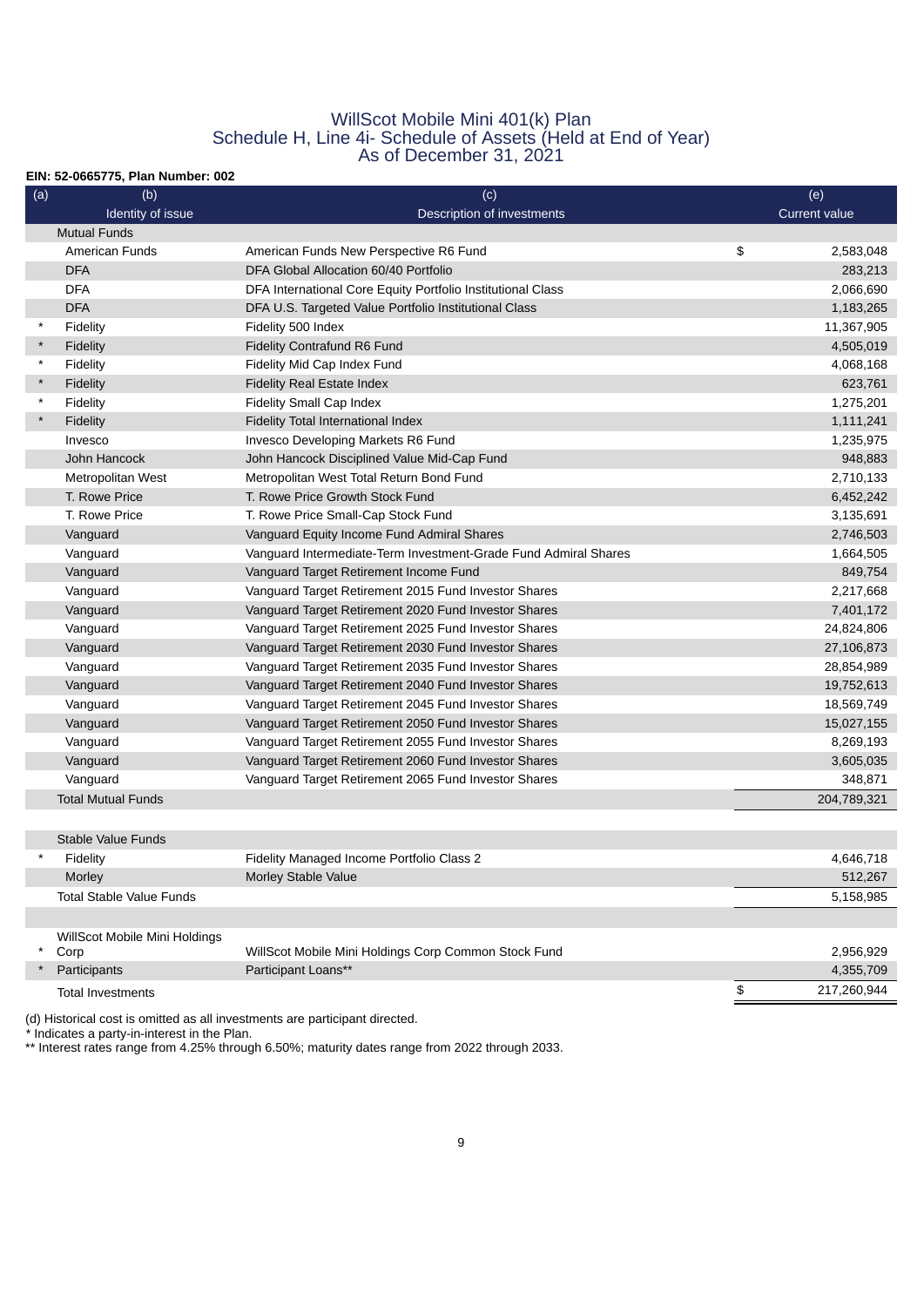## EXHIBIT INDEX

Exhibit filed with Form 11-K for the year ended December 31, 2021:

**Exhibit No. Description of Exhibit** [23.1](#page-13-0) [Consent of Independent Registered Public Accounting Firm](#page-13-0)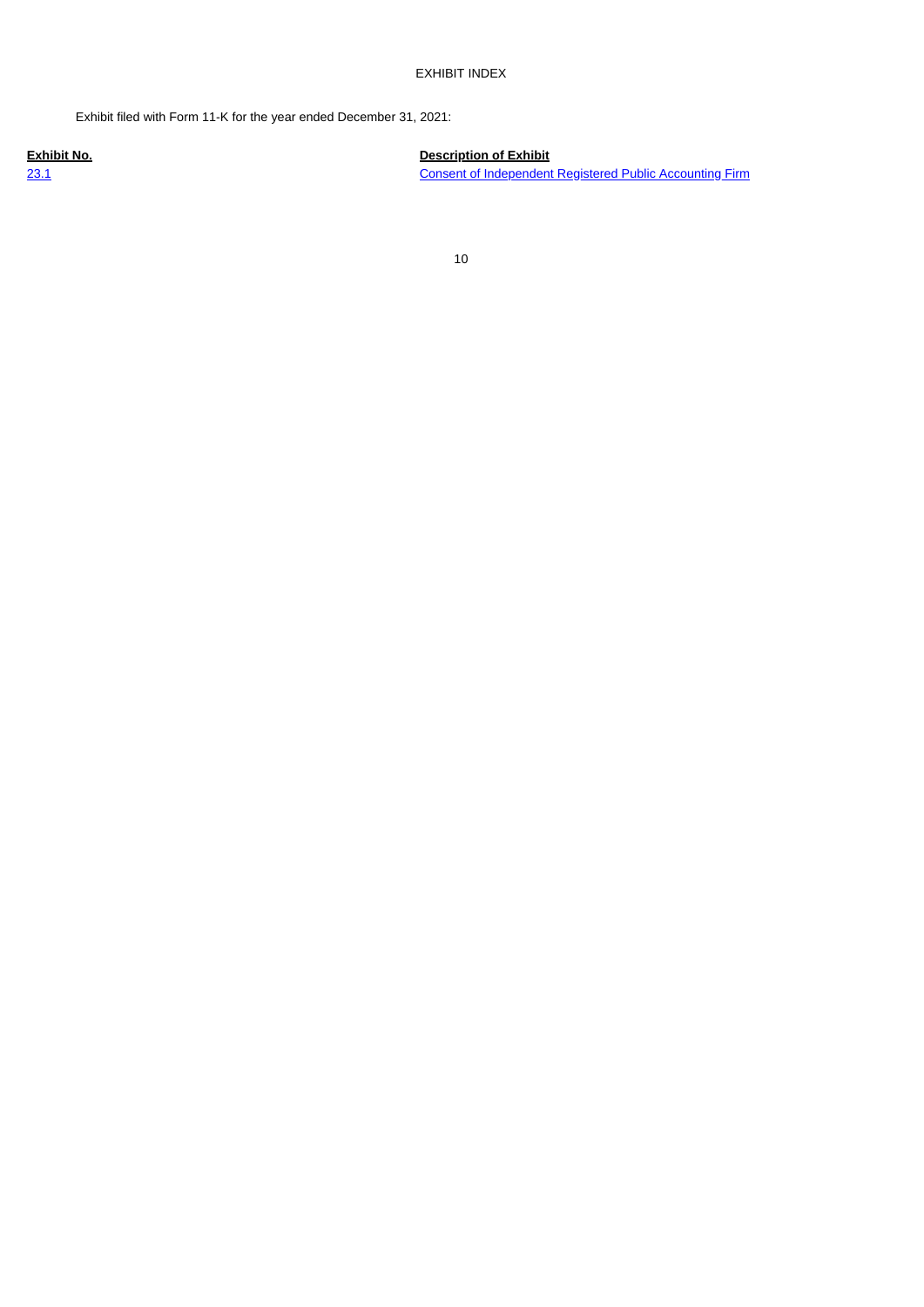## SIGNATURE

Pursuant to the requirements of the Securities Exchange Act of 1934, the Plan Administrator has duly caused this Annual Report to be signed on its behalf by the undersigned hereunto duly authorized.

Date: June 17, 2022

WillScot Mobile Mini 401(k) Plan

/s/ Hezron Timothy Lopez

Hezron Timothy Lopez Executive Vice President, Chief Legal and Compliance Officer & ESG